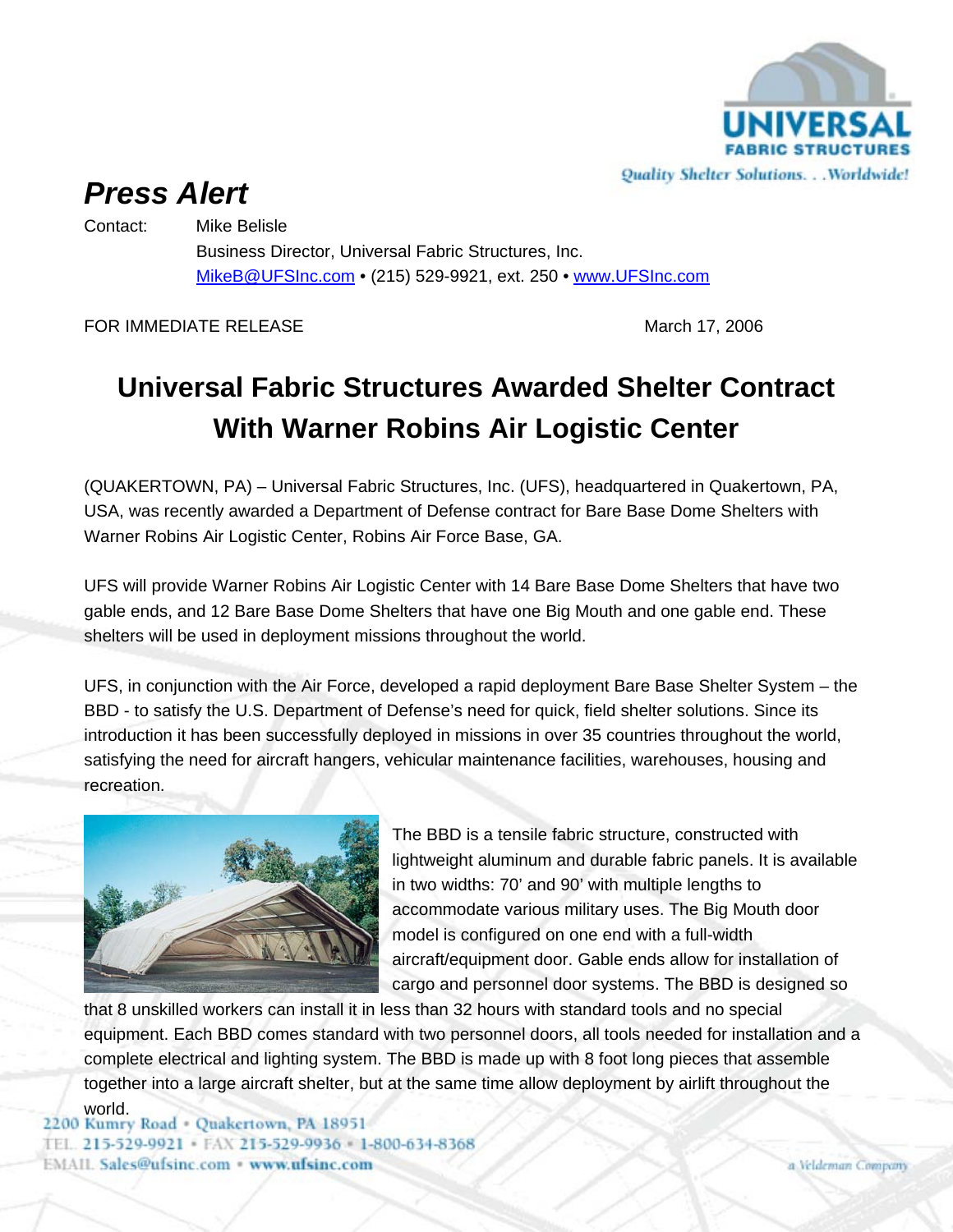Robins Air Force Base is the home of Warner Robins Air Logistics Center, the 78<sup>th</sup> Air Base Wing, and more than 60 other units that make up a vital part of the Air Force war fighting team. It is the largest industrial complex in Georgia.

**/more . . .**